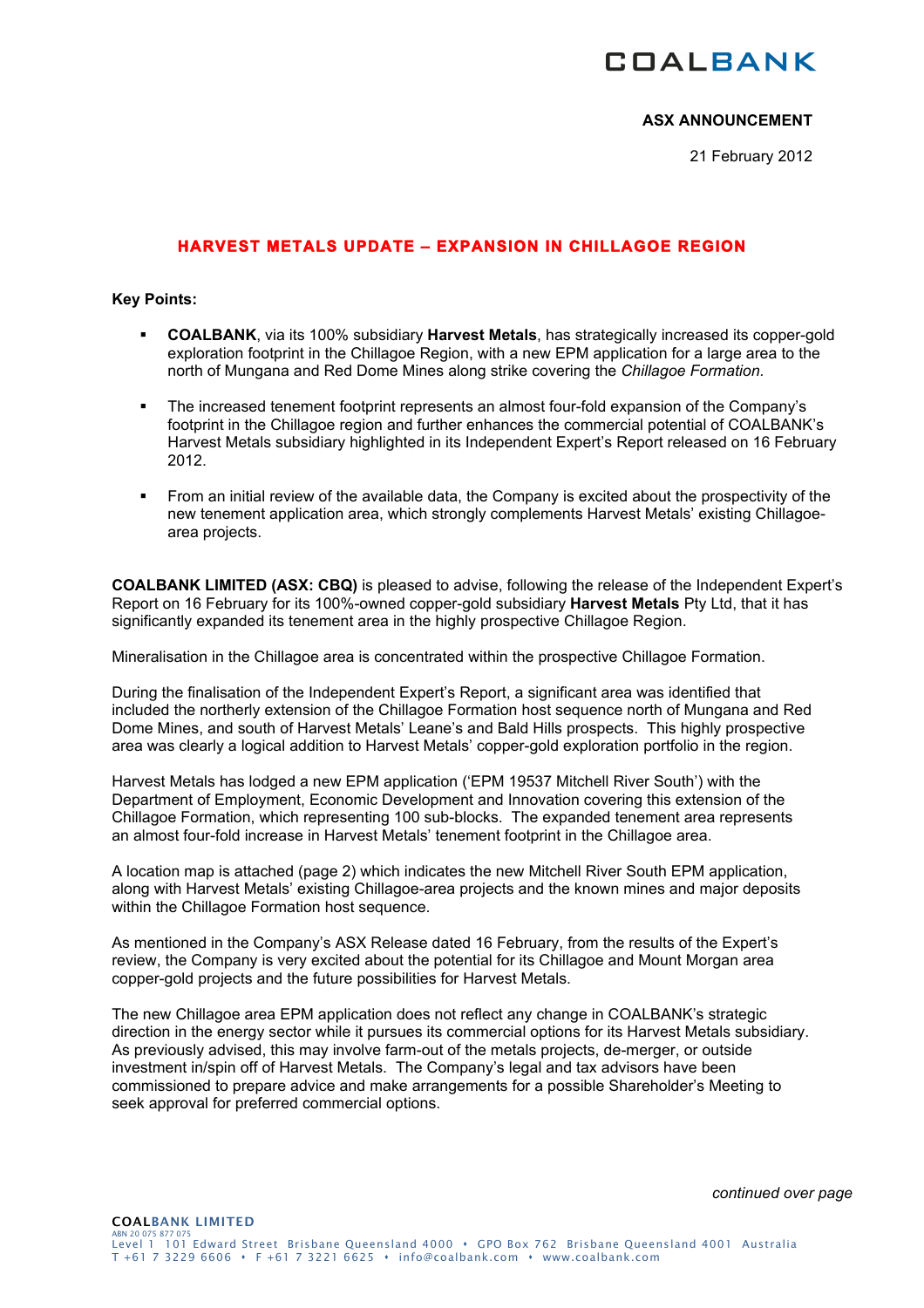



**LOCATION MAP: HARVEST METALS CHILLAGOE AREA TENEMENTS** 

**Figure**: Mineralisation in the Chillagoe area is concentrated within the prospective Chillagoe Formation (shown in blue). Harvest Metals tenements shown in red, including new Mitchell River South EPM 19537

#### COALBANK LIMITED ABN 20075 877 075<br>Level 1 101 Edward Street Brisbane Queensland 4000 • GPO Box 762 Brisbane Queensland 4001 Australia T +61 7 3229 6606 F +61 7 3221 6625 info@coalbank.com www.coalbank.com